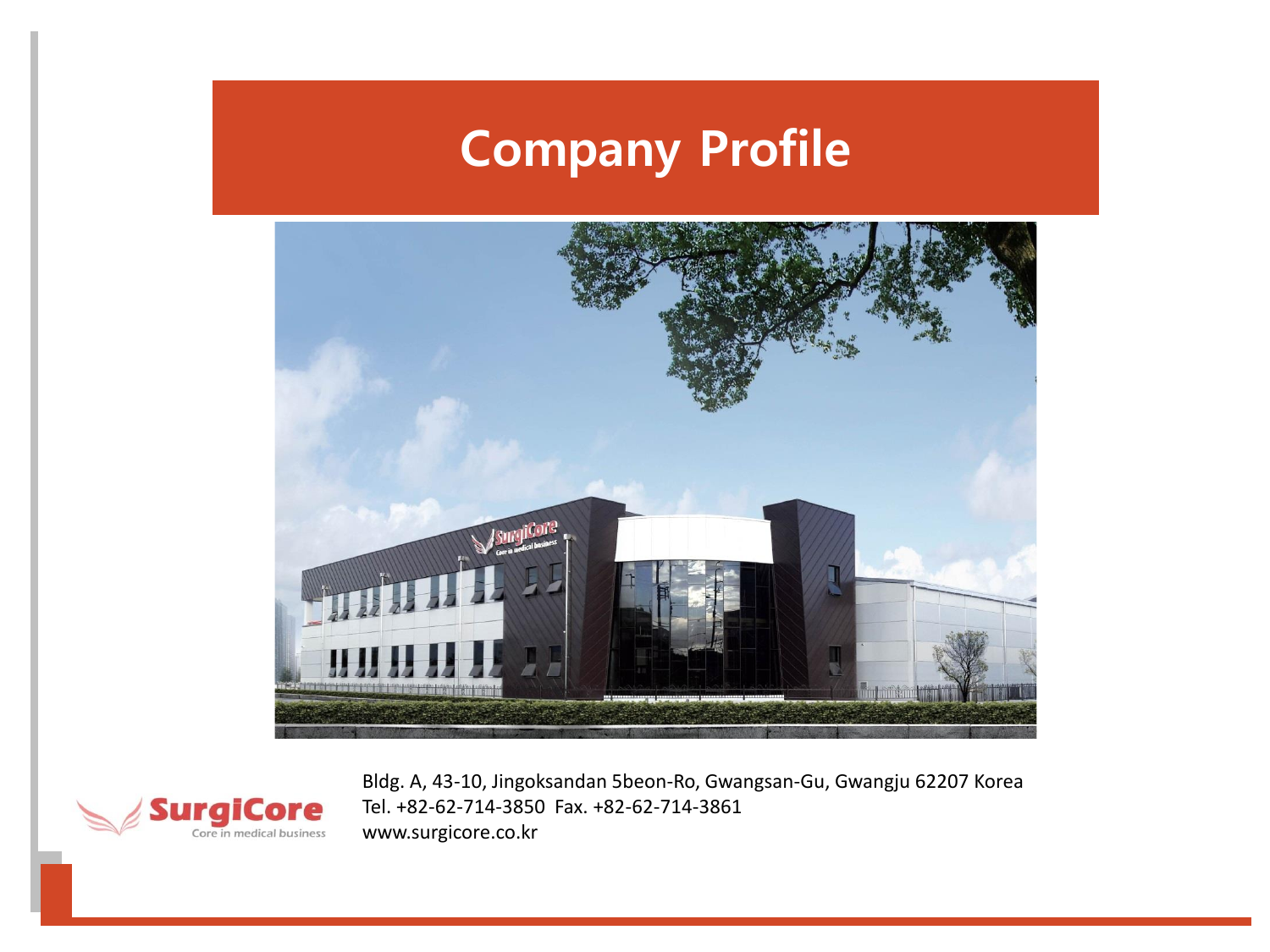- I. Slogan
- II. Introduction
- III. History
- IV. Organization
- V. Certification
- VI. Products
- VII. Distribution Status



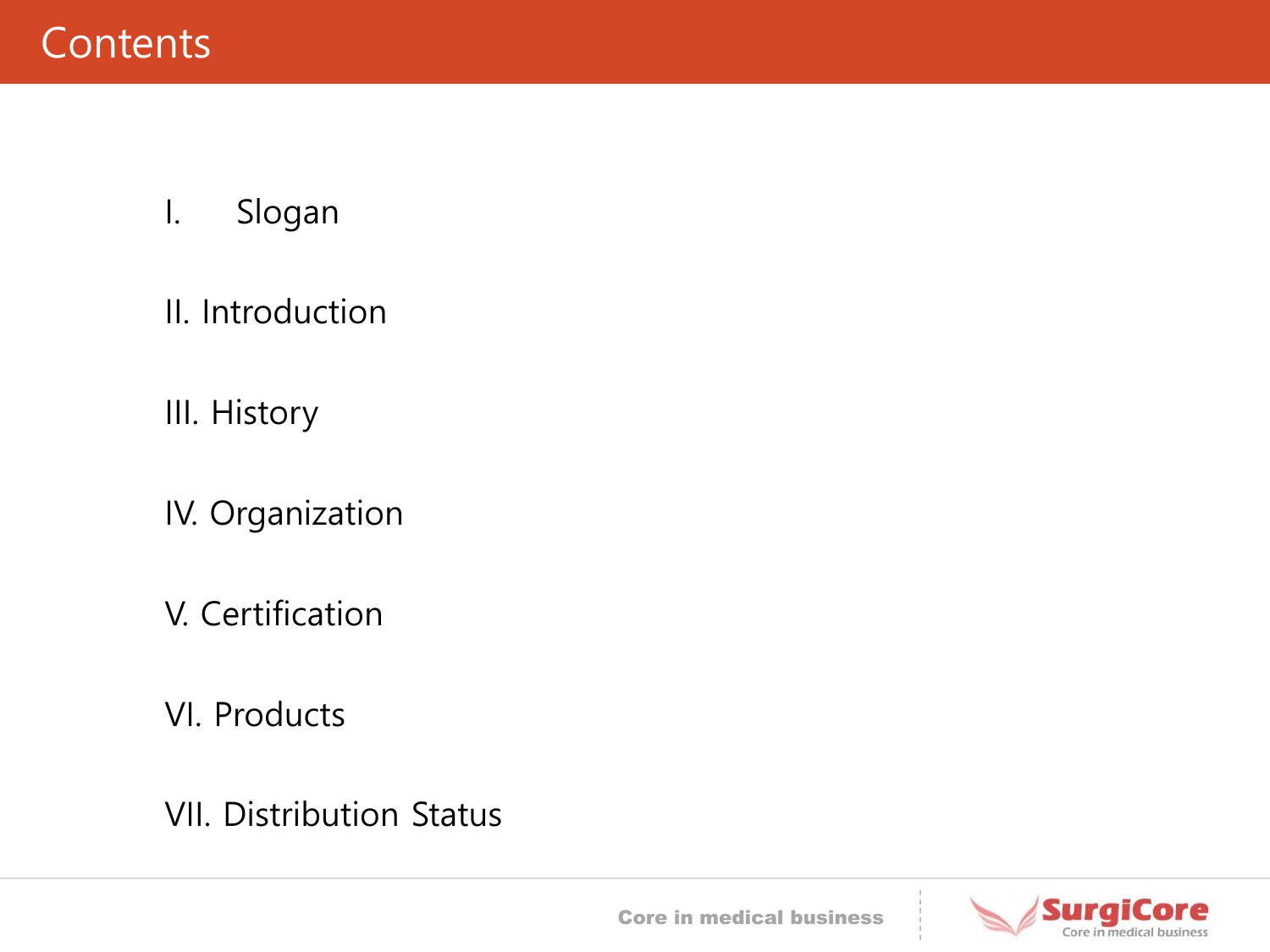#### **-Help peoples and patients**

The final goal of our business is help patients and peoples in the whole world to have healthy life during their life time.

#### **-Providing innovative MIS medical device**

The development process will be triggered by the voice of surgeons and the innovative device will be provided to the market as a solution by our hands.

#### **-Mutual beneficial relationship**

Based on the creditability and mutual beneficial relationship, we will grow together with our partners to be a responsible global society member.

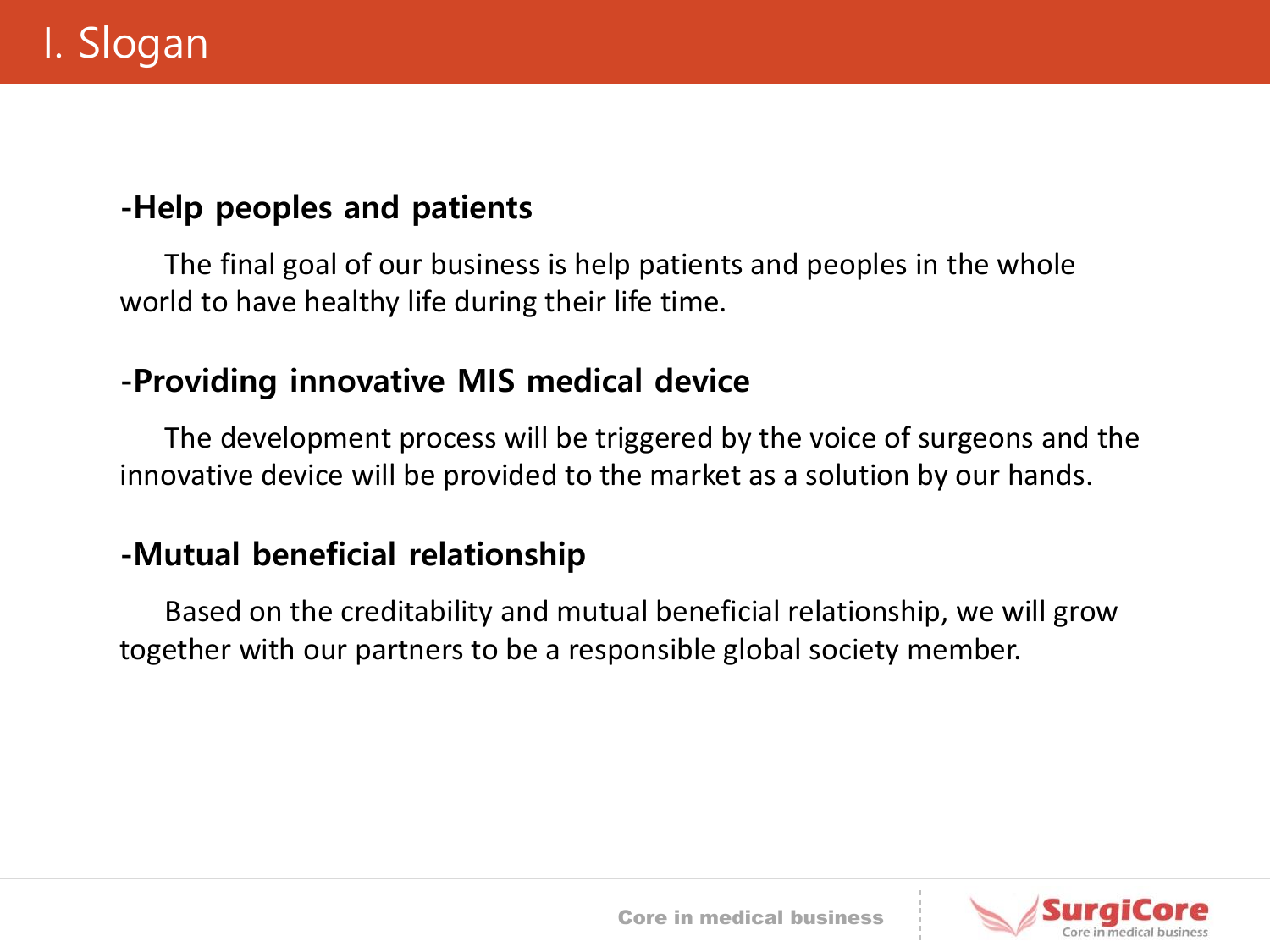SurgiCore Co., Ltd. is an emerging medical device technology company based in Korea.

We work with surgeons to identify clinical problems and we use our model to develop solutions that have international market appeal and viability.

We are focused on advancing Laparoscopic and Minimally Invasive Surgery (MIS).

We provide novel devices to surgeons to enable them to achieve better outcomes for their patients.

We pride ourselves on been very close to the market, understanding the advancing needs of MIS surgeons, interpreting these needs into an engineering response and marketing the end device to an international market.

Together with our customers and partners, we will continue to improve the MIS environment and help peoples.

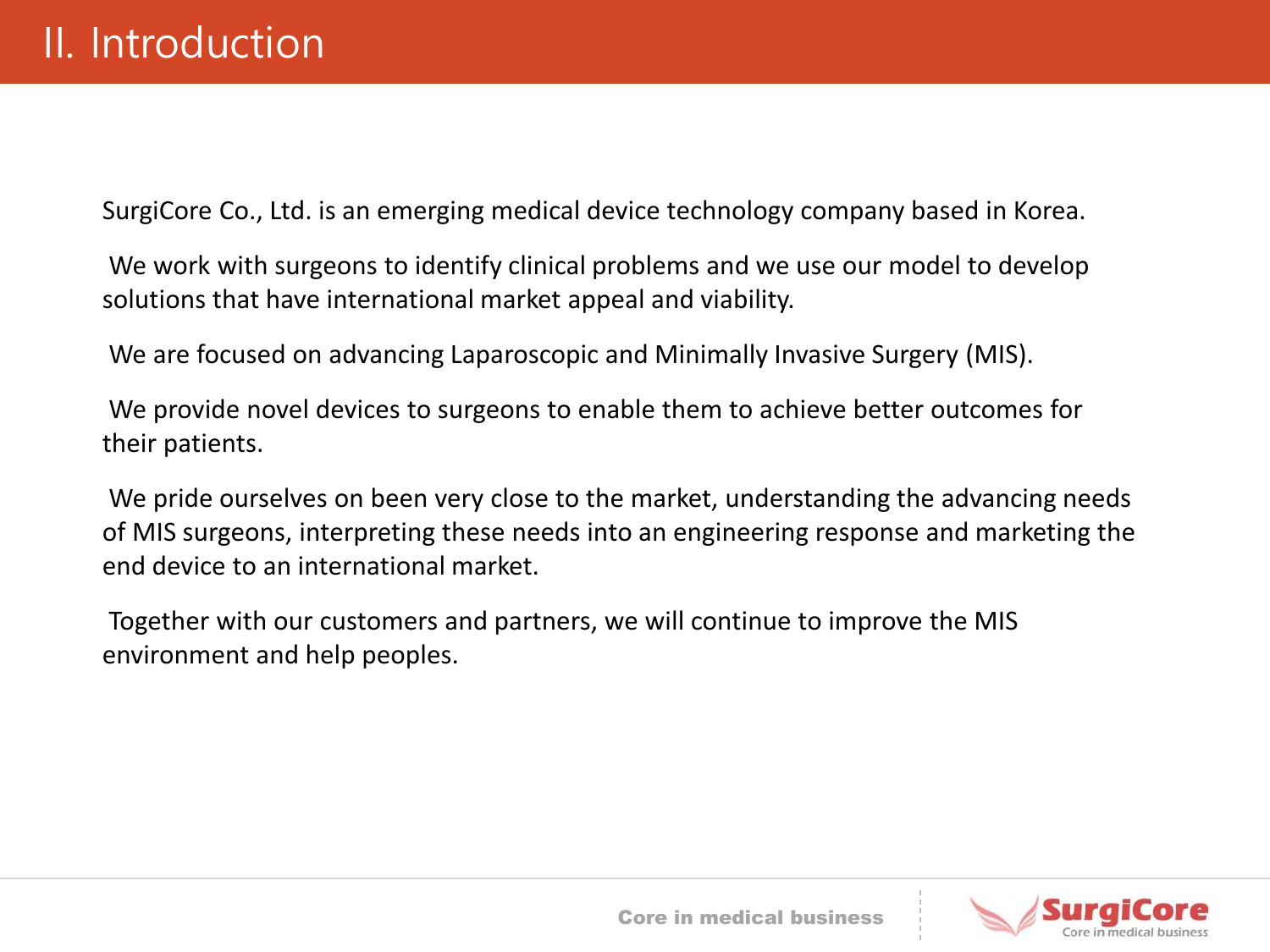### III. History

August 2009 Establishing SurgiCore Co.

August 2012 Patent registered for Wound Retractor for Laparoscopic Surgery to KIPO (Patent No. 10-1172660)

October 2012 KFDA approval of manufacturing medical device (Registration No. 3913)

October 2012 KFDA registration of manufacturing SurgiTractor

(Registration No. GyeongIn 12-329)

February 2013 Patent registered for Thoracic Trocar to KIPO (Patent No. 20-0645473)

- March 2013 KFDA product approval of SurgiPort (Approval No. 13-515)
- May 2013 MDD 93/42/EEC, ISO 13485 approval by SGS ICS
- May 2013 GMP approval by KTL
- June 2013 Open website ([www.surgicore.co.kr\)](http://www.surgicore.co.kr/)
- August 2016 Build up own factory at Gwangju
- October 2016 Re-certification of KGMP, CE, ISO 9001 and ISO 13485 for new site

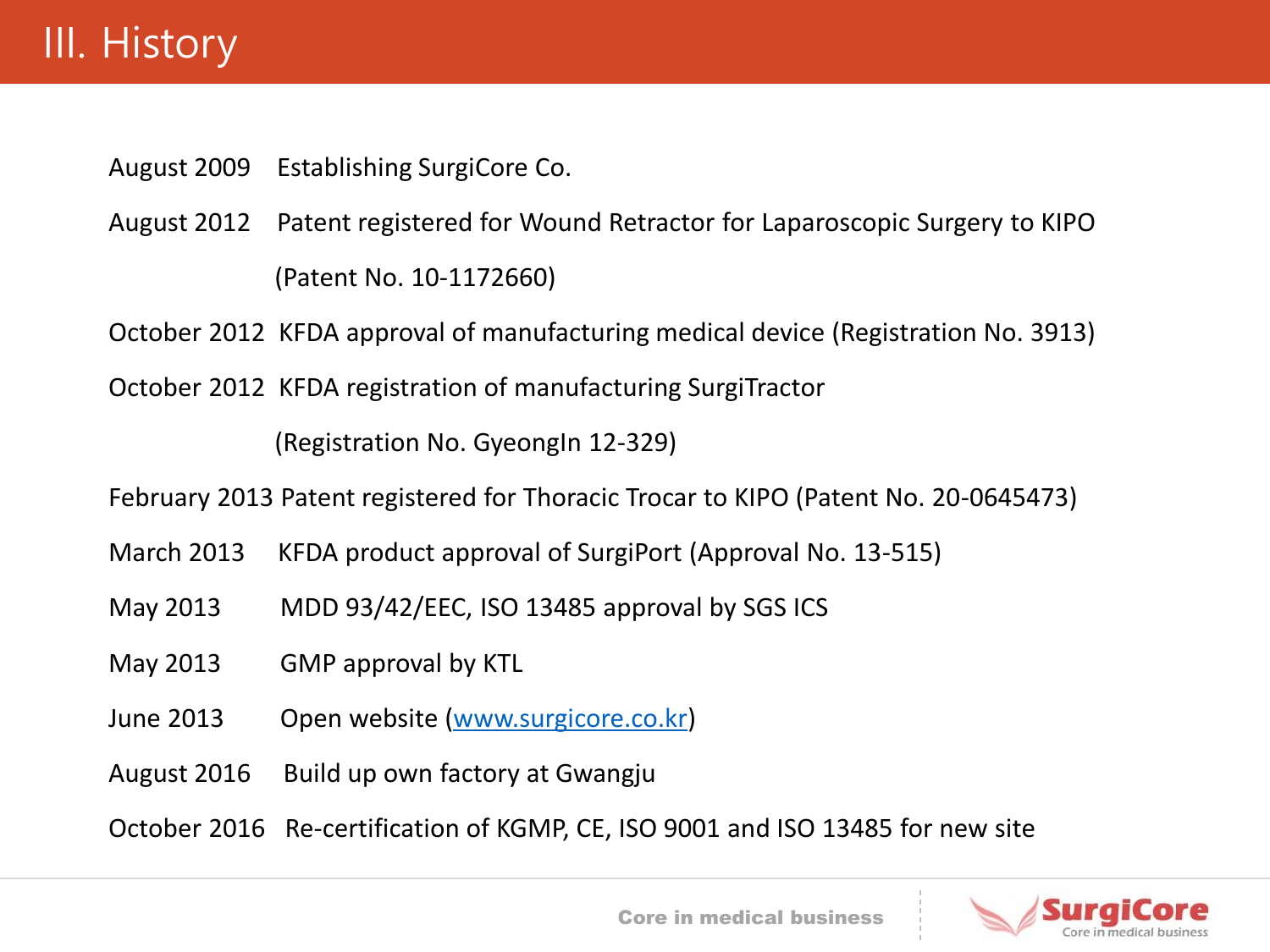### Orgainzation





Core in medical business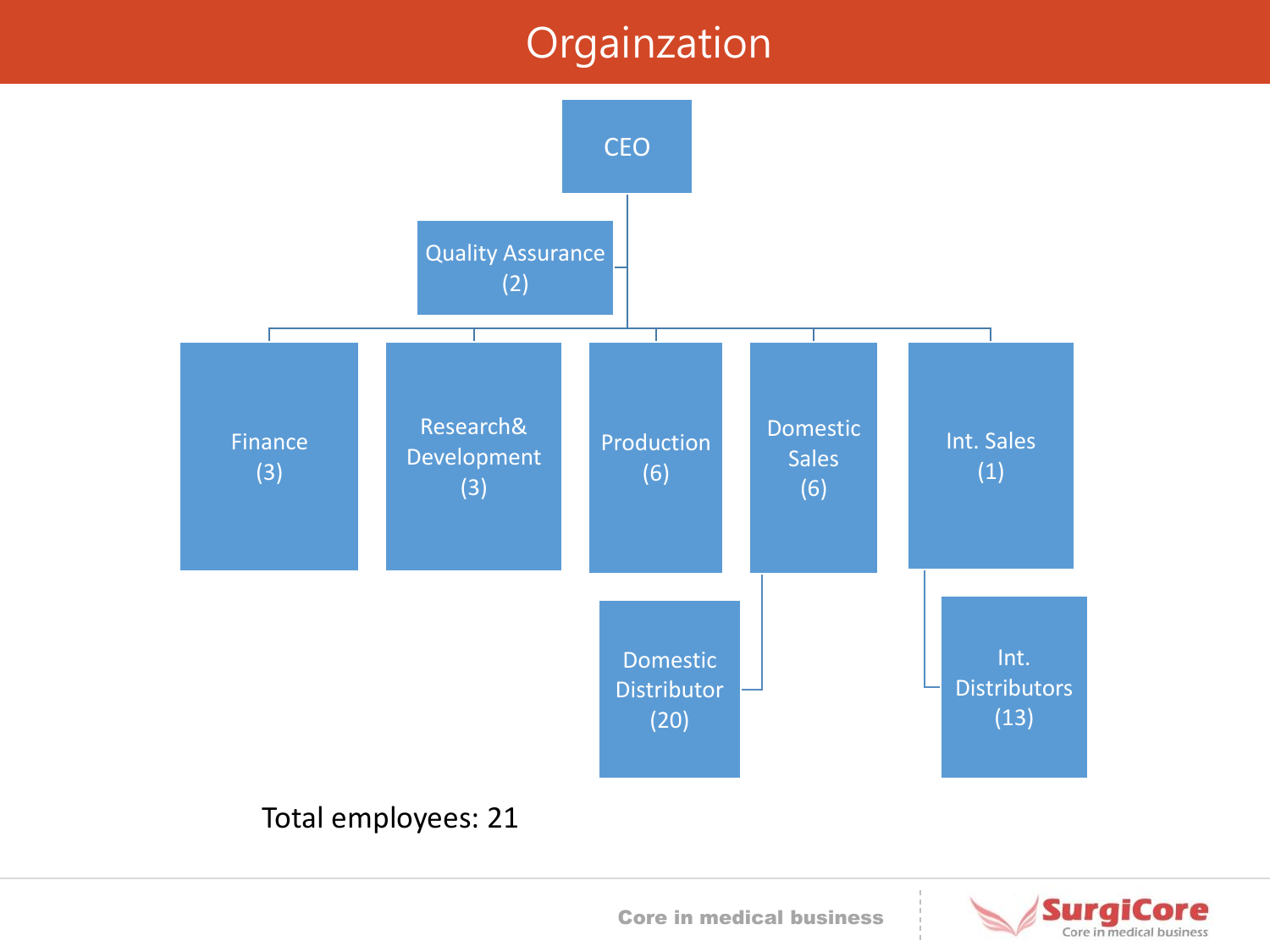Since May 2013, all our product produce under the following international standards and maintain properly.

- KGMP
- ISO 9001
- ISO 13485
- MDD 93/42/EEC



Core in medical business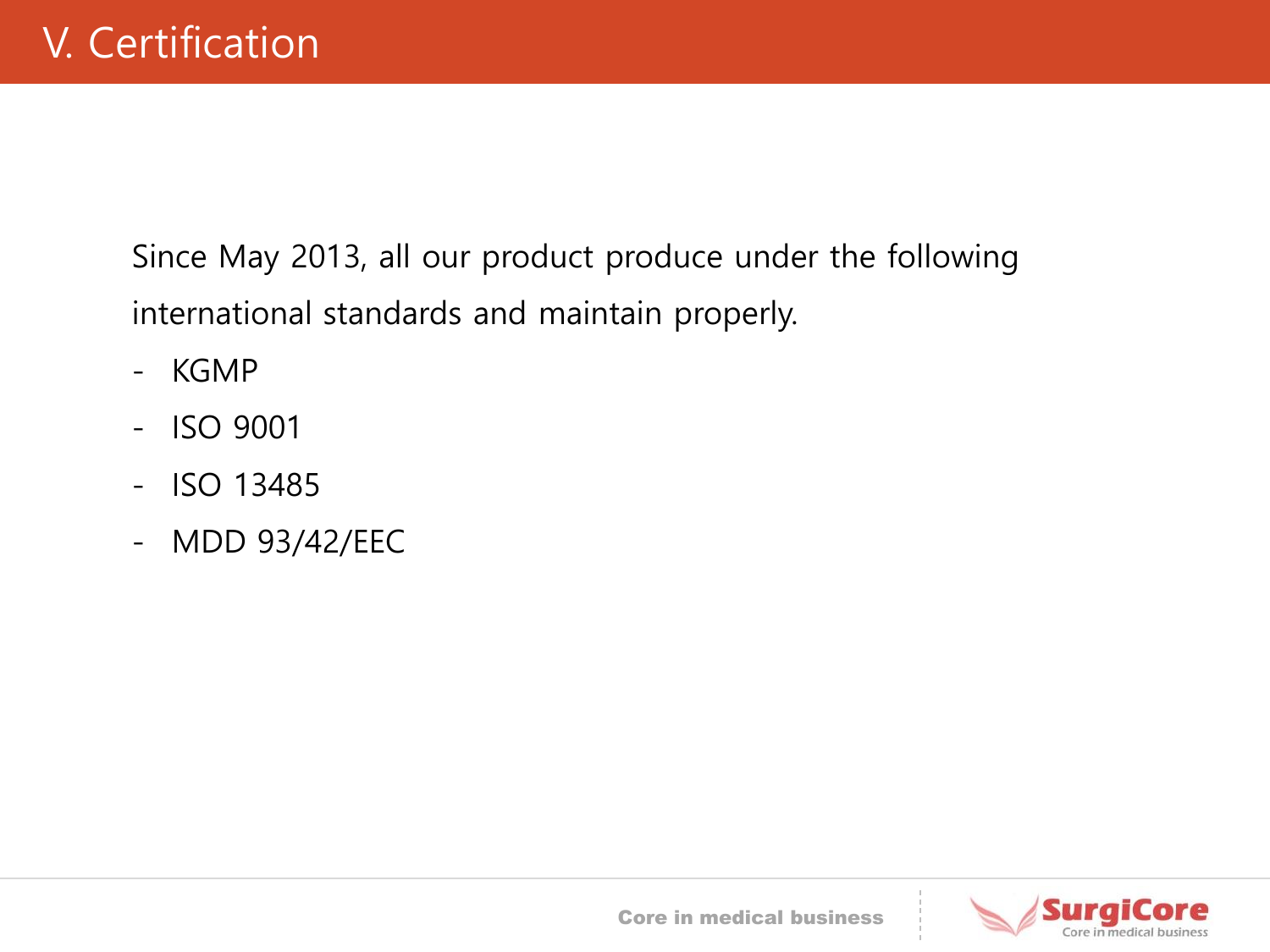### VI. Products

- 1. Disposable elastic wound retractor/protector Total 7 sizes available
- 2. Disposable thoracic trocar Total 2 sizes available(5.5mm, 11.5mm)
- 3. Single use endoscopic multiple clip applier
	- Disposable implantable titanium clip applier
- 4. Single use laparoscopic trocar

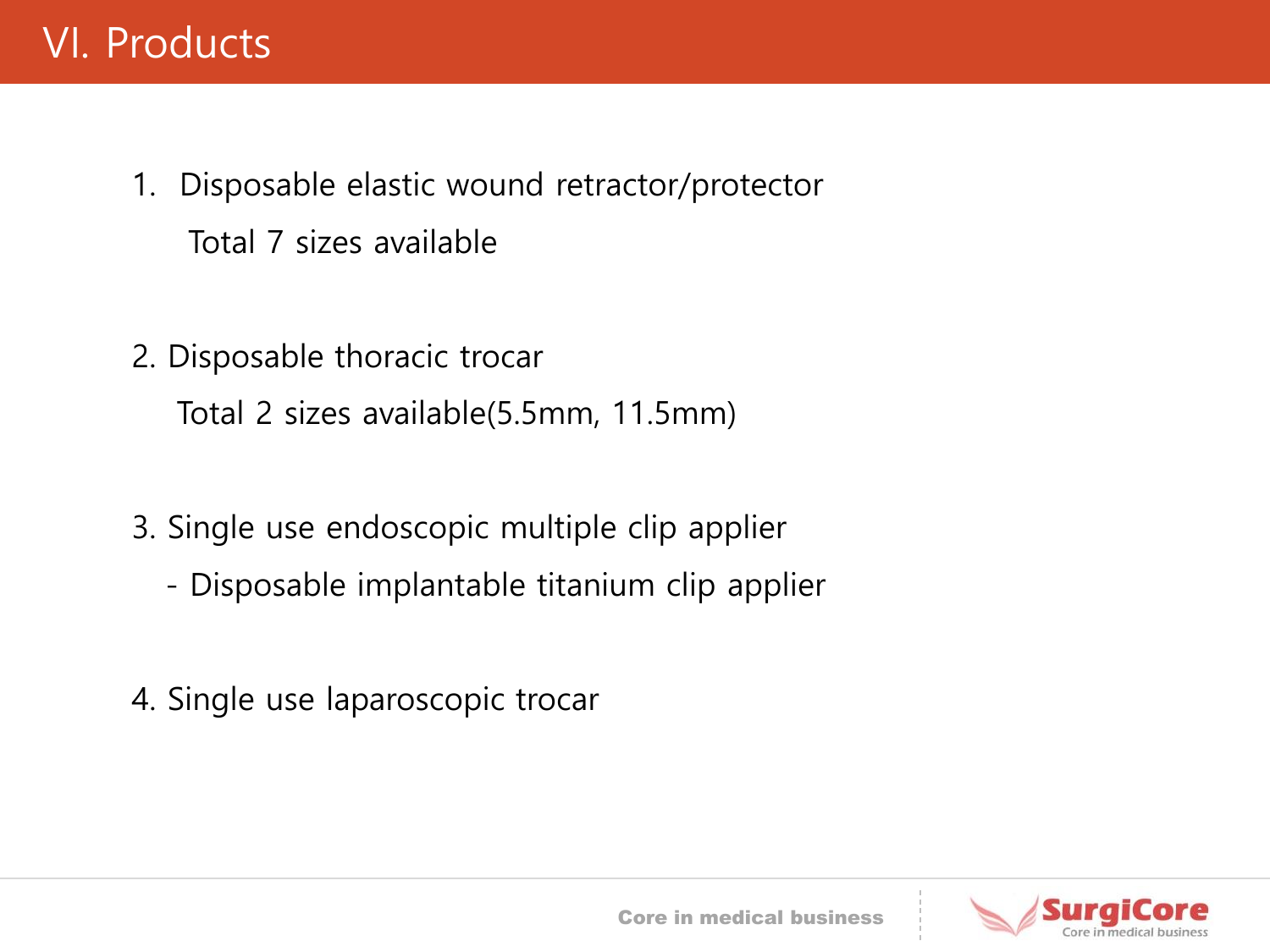### VII. Distribution status

Exclusive distributor

- Peru
- Sri Lanka
- South Africa
- Iran
- Austria
- Switzerland
- Ireland
- Denmark, Sweden, Norway, Finland
- Italy
- Greece
- Spain and Portugal
- Others